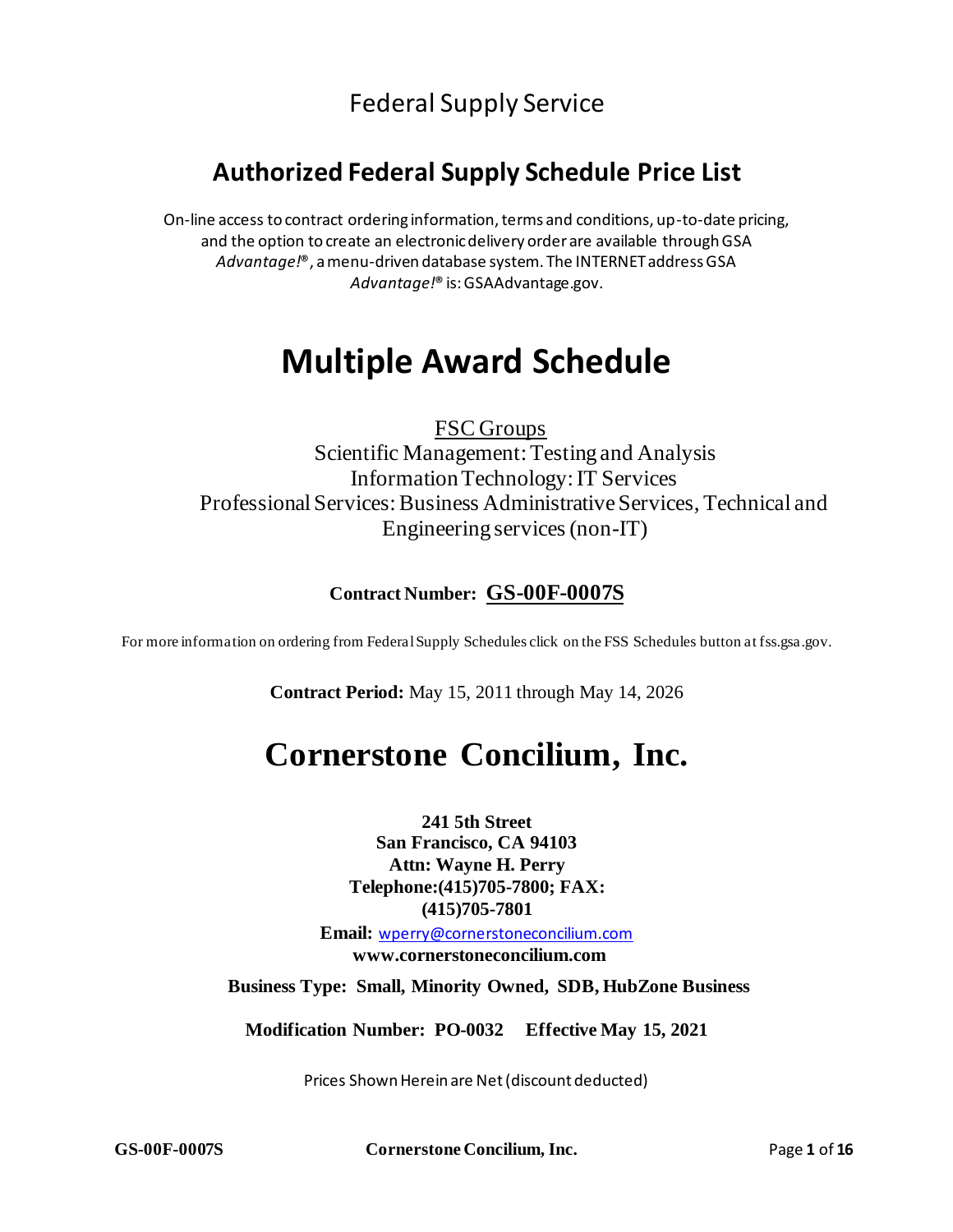## **CUSTOMER INFORMATION**

### **1a. Table of Awarded specialItem numbers**

SIN 541611 and 541611RC: Management and Financial Consulting, Acquisition and Grants Management Support, and Business Program and Project Management Services SIN 541330ENGand 541330ENGRC: Engineering Services SIN 541420 and 541420RC:Engineering System Design and Integration Services SIN 541380 and 541380RC: Testing Laboratory Services SIN 54151Sand 54151SRC: Information Technology Professional Services SIN 541715 and 541715RC: Engineering Research and Development and Strategic Planning SIN OLM: Order-Level Material

**1b. Lowest priced model number and lowest unit price:** Not applicable for this contract.

### **1c. Commercial job titles, experience, functional responsibility and education:** As attached.

**2. Maximumorder.** SINs 541611, 541330ENG, 541420, 541715: \$1,000,000.00; SIN 54151S: \$500,000; SINs 541380, OLM: \$250,000

**3. Minimum order.** \$100

**4. Geographic coverage (delivery area).** Domestic andOverseas

**5. Point(s) of production (city, county, and State or foreign country).** Services will be performed at the government site or at Cornerstone office as specified by each task order.

**6. Discount from list prices or statement of net price.** GSA Net Prices asshown

**7. Quantity discounts.** None

**8. Prompt payment terms**. Net 30 Days Information for Ordering Offices: Prompt payment terms cannot be negotiated out of the contractual agreement in exchange for other concessions.

**9. Foreign items (list items by country of origin).** As indicated in Pricelist.

**10a. Time of delivery.** To be negotiated with ordering agency for services.

**10b. Expedited Delivery.** Items available for expedited delivery are noted in this price list.

**10c. Overnight and 2-day delivery**.To be negotiated with ordering agency.

**10d. Urgent Requirements.** To be negotiated with ordering agency.

**11. F.O.B. point(s).** FOB DESTINATION. **Destination for all locations within the 48 contiguous states and the District ofColumbia.**

**12a. Ordering address(es).**

*Cornerstone Concilium,Inc. 44 241 5th Street San Francisco, CA 94103*

**12b.Ordering procedures:** For supplies and services, the ordering procedures, information on Blanket Purchase Agreements (BPAs), are found in Federal Acquisition Regulation (FAR) 8.405-3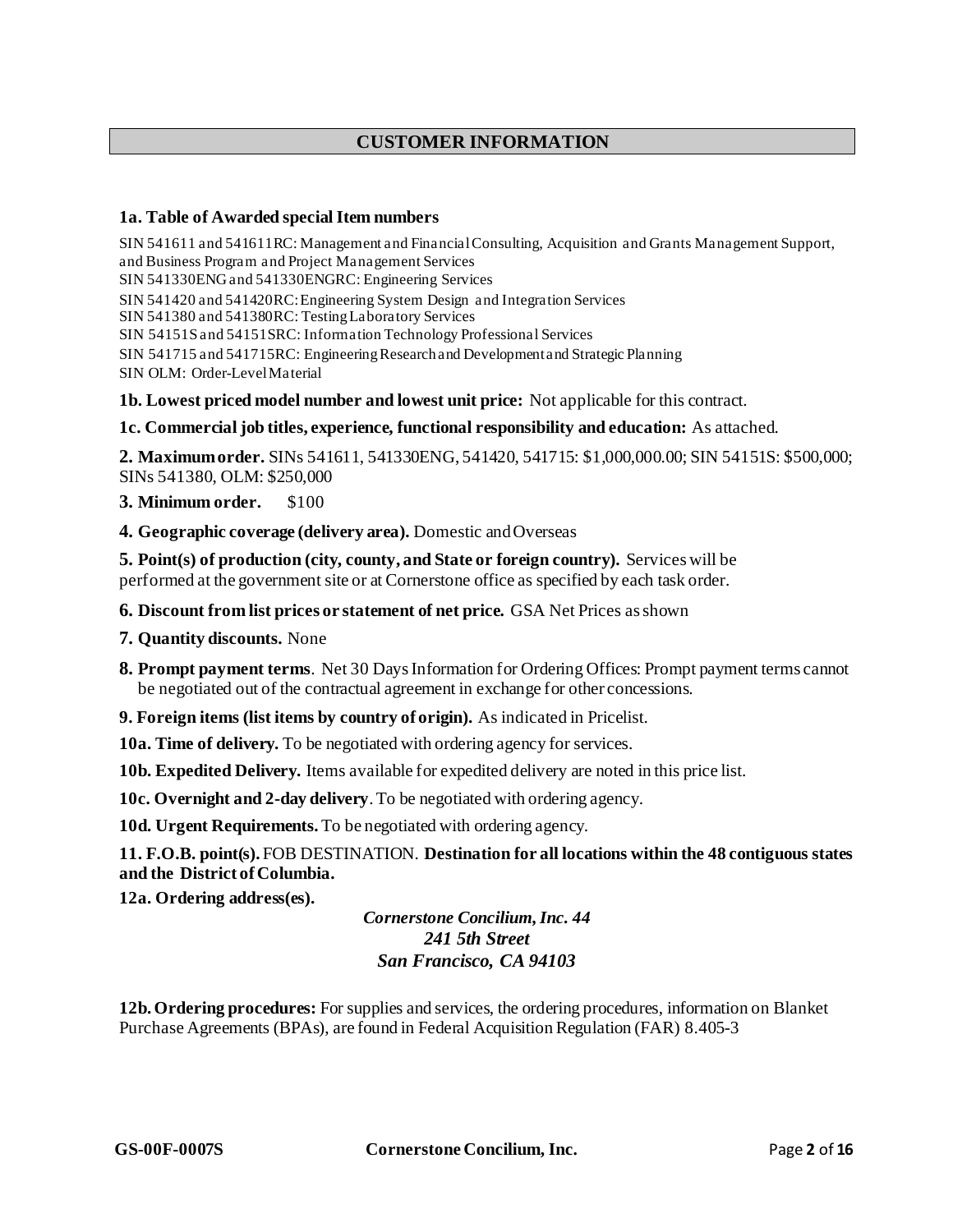## **13. Payment address(es).**

## *Cornerstone Concilium,Inc. 44 241 5th Street San Francisco, CA 94103*

**14. Warranty provision.** Contractor warrants that (i) it has the appropriate knowledge and skill to perform the agreed to services and (ii) it will use commercially reasonable efforts to provide the services on a timely basis and in the manner described. CORNERSTONE AND ITS QUALIFIED STAFFING COMPANIES OR QUALIFIED INDEPENDENT CONTRACTORS MAKE NO OTHER WARRANTIES EXPRESS OR IMPLIED, BY OPERATION OF LAW OR OTHERWISE, CONCERNING THE SERVICES PROVIDED. CORNERSTONE DISCLAIMS THE IMPLIED WARRANTIES OF MERCHANTABILITY AND FITNESS FOR A PARTICULAR PURPOSE. With respect to the services furnished and any work product delivered as a result of performing such services, the Contractor's expressed warranties extend solely to ordering office or the end user entity represented by the ordering office. The Contractor will not be liable for any incidental, indirect, special, punitive or consequential damages arising out of Contractor provisions of services underthe Contract and Orders against the Contract.

**15. Export packing charges.** Export packing is available at extra cost outside the scope of this contract.

**16. Terms and conditions of rental, maintenance, and repair.** Not applicable to this contract.

**17. Terms and conditions of installation.** Not applicable to this contract

**18. Terms and conditions of repair parts.** Not applicable to this contract

**20a. Terms and conditions for any other services.** Not applicable to this contract

**19. List of service and distribution points(if applicable).** Not applicable to this contract.

**20. List of participating dealers(if applicable).** Not applicableto this contract.

**21. Preventive maintenance (if applicable).** Not applicableto this contract.

**22a. Special attributes such as environmental attributes.** Not applicable to this contract.

**22b. Section 508 compliance.** Not applicable to this contract.

**23. Data Universal Number System (DUNS) number.** 555919091

**24. Registration in System for Award Management**. Registered.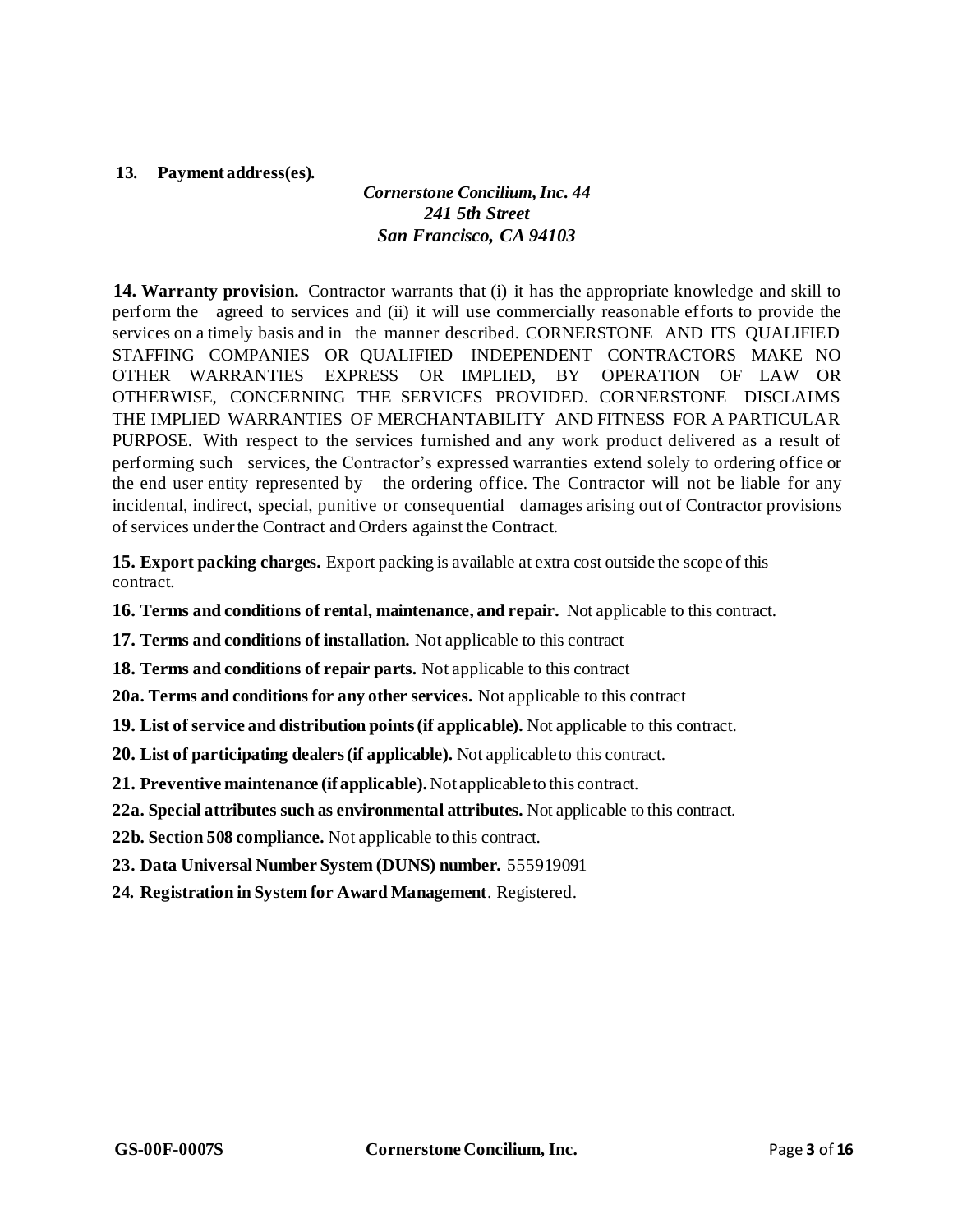## **PRICING AND LABOR CATEGORIES**

| <b>SIN</b>                                                                        | <b>Skill Category</b>                                                  | Unit of<br><b>Issue</b> | <b>GSA</b> price<br>with IFF |
|-----------------------------------------------------------------------------------|------------------------------------------------------------------------|-------------------------|------------------------------|
| 541611,541611RC,<br>541330ENG, 541330ENGRC                                        | Principal                                                              | per hr                  | \$148.00                     |
| 541611,541611RC,<br>541330ENG, 541330ENGRC                                        | Project Manager/Director                                               | per hr                  | \$138.01                     |
| 541420, 541420RC, 541330ENG,<br>541330ENGRC<br>541715,541715RC                    | Resident Professional Engineer                                         | per hr                  | \$133.00                     |
| 541330ENG, 541330ENGRC                                                            | Project Controls Manager                                               | per hr                  | \$127.00                     |
| 541420, 541420RC,<br>541330ENG, 541330ENGRC                                       | Sr. Scheduler                                                          | per hr                  | \$136.00                     |
| 541420,541420RC,<br>541330ENG, 541330ENGRC                                        | Cost Estimator                                                         | per hr                  | \$118.01                     |
| 541380,541380RC<br>541330ENG, 541330ENGRC                                         | <b>Construction Engineer</b>                                           | per hr                  | \$116.51                     |
| 541380,541380RC<br>541330ENG, 541330ENGRC                                         | <b>Construction Inspector</b>                                          | per hr                  | \$94.82                      |
| 541380,541380RC<br>541330ENG, 541330ENGRC                                         | MEP and Specialty Inspector                                            | per hr                  | \$93.00                      |
| 541330ENG, 541330ENGRC,<br>541420,541420RC,<br>541380,541380RC<br>541715,541715RC | CAD<br>Designer/Draftsperson *                                         | per hr                  | \$71.00                      |
| 541330ENG, 541330ENGRC                                                            | Project Coordinator / Contract<br>Administrator                        | per hr                  | \$88.00                      |
| 541420,541420RC<br>541330ENG, 541330ENGRC                                         | Document Control<br>Manager/Specialist                                 | per hr                  | \$71.00                      |
| 54151S 54151SRC                                                                   | Principal                                                              | per hr                  | \$148.00                     |
| 54151S 54151SRC                                                                   | Project Manager/Director                                               | per hr                  | \$138.01                     |
| 54151S 54151SRC                                                                   | <b>Systems Analyst</b>                                                 | per hr                  | \$128.00                     |
| 54151S 54151 SRC                                                                  | Sr. Systems Integrator                                                 | per hr                  | \$110.01                     |
| 54151S 54151SRC                                                                   | Sr. Database Administrator /<br>Database Analyst / Programmer *        | per hr                  | \$116.00                     |
| 54151S 54151SRC                                                                   | Sr. Systems Engineer                                                   | per hr                  | \$112.56                     |
| 54151S 54151 SRC                                                                  | Systems Engineer                                                       | per hr                  | \$78.01                      |
| 54151S 54151SRC                                                                   | Database Administrator / Database<br>Analyst / Programmer **           | per hr                  | \$94.00                      |
| 54151S 54151SRC                                                                   | IT Field Technician/ Applications<br>Installer / Support Technician ** | per hr                  | \$62.21                      |
| 54151S 54151SRC                                                                   | Help Desk Support Services                                             | per hr                  | \$49.00                      |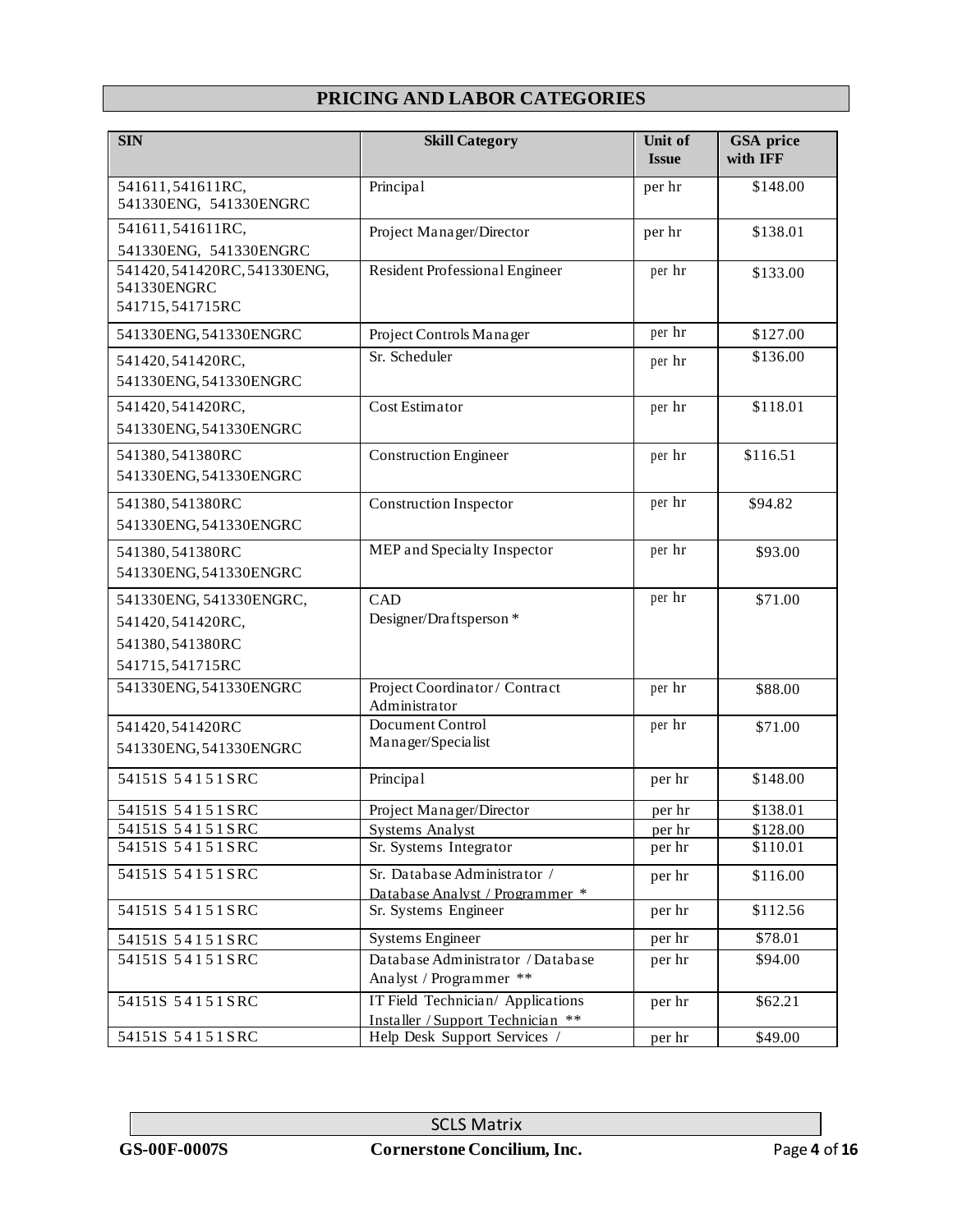| <b>SCA Eligible Contract Labor</b><br>Category | <b>SCA Equivalent Code Title</b> | WD Number, Rev, Date |
|------------------------------------------------|----------------------------------|----------------------|
| CAD Designer/Draftsperson                      | 30063 Drafter/CAD                | WD 2015-5637 Rev 14, |
|                                                | Operator III                     | 12/23/2019           |
| Sr Database Administrator/                     | 14073 Computer                   | WD 2015-5637 Rev 14, |
| Database Analyst                               | Programmer III                   | 12/23/2019           |
| Programmer                                     |                                  |                      |
| Database                                       | 14072 Computer                   | WD 2015-5637 Rev 14, |
| Administrator/Database                         | Programmer III                   | 12/23/2019           |
| Analyst Programmer                             |                                  |                      |
| <b>IT Field</b>                                | 14160 Personal Computer          | WD 2015-5637 Rev 14, |
| Technician/Applications                        | Support Technician               | 12/23/2019           |
| Installer/Support                              |                                  |                      |
| Technician                                     |                                  |                      |
| Help Desk Support Services                     | 14160 Personal Computer          | WD 2015-5637 Rev 14, |
| Management                                     | Support Technician               | 12/23/2019           |

The Service Contract Labor Standards, formerly the Service Contract Act (SCA), apply to this contract and it includes SCLS applicable labor categories. Labor categories and fixed price services marked with a (\*\*) in this pricelist are based on the U.S. Depart ment of Labor Wage Determination Number(s) identified in the SCLS/SCA matrix. The prices awarded are in line with the geographic scope of the contract (i.e., nationwide).

Based upon our review, the remaining Labor Categories do not fall under the SCA as they are Professional in nature.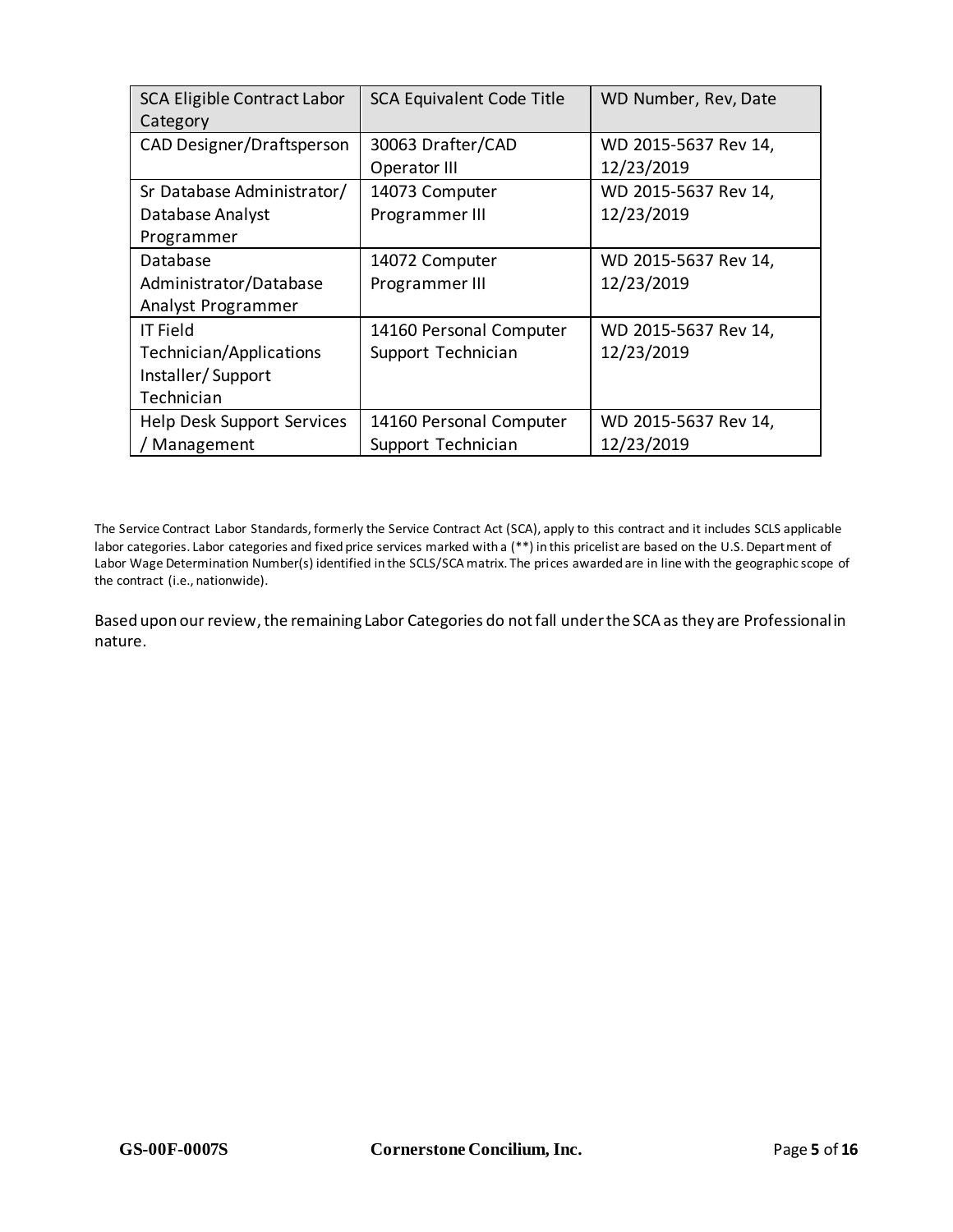## **PRICING LABOR CATEGORIES**

## **Title: Principal SIN: 541611 and 541611RC, 541330ENG and 541330ENGRC**

**Education Requirements**: Bachelor's degree from an accredited college or university which provides substantial knowledge of a technical or management sciences related discipline. Project Management Institute (PMI) Certification is preferred or advanced degree or training preferred. **Experience** Requirements: 12 years of intensive and progressive experience demonstrating the required proficiency levels related to task Education may be substituted with 15 years of intensive and progressive experience demonstrating the required proficiency levels related to task.

**Responsibilities**: Monitors and manages all commercial operations of program or projects, including developing short and long-range goals, objectives and budgets. Coordinates activities with senior project staff and client agency staff to fulfill senior management requirements. Directs and monitors overall budgets and expenditures, and provides commercial commitment to project delivery. Monitors reporting requirements, evaluating program or project service delivery and cost effectiveness. Prepares business correspondence, progress reports, costs, deficiencies, and milestones of ongoing work. Ensures adherence to policies and procedures to resolve commercial project-related issues. Has extensive professional knowledgeof industry, market segment, technology and ability to anticipate future customer, industry and business trends.

## **Title: Project Manager / Director SIN: 541611 and 541611RC, 541330ENG and 541330ENGRC**

**Education Requirements**: Masters degree, or Bachelor's degree in a related field and equivalent professional experience. Project Management Institute (PMI) Certification is preferred.

**Experience Requirements**: 10 years of intensive and progressive experience in managing engineering programs, which includes 5 years experience supervising and managing personnel. Excellent oral and written communication skills.

**Responsibilities**: Responsible for overall management of the contract. Organizes, directs, and coordinates planning and production of all contract support activities. Responsible for the performance of all contract activities and task order requirements. Meets with appropriate Government management personnel, other contractor managers, and client agency representatives. Formulates and reviews strategic plans, marketing plans, subcontracting, and deliverable items, determines contract costs, and ensures conformity with contract terms and conditions.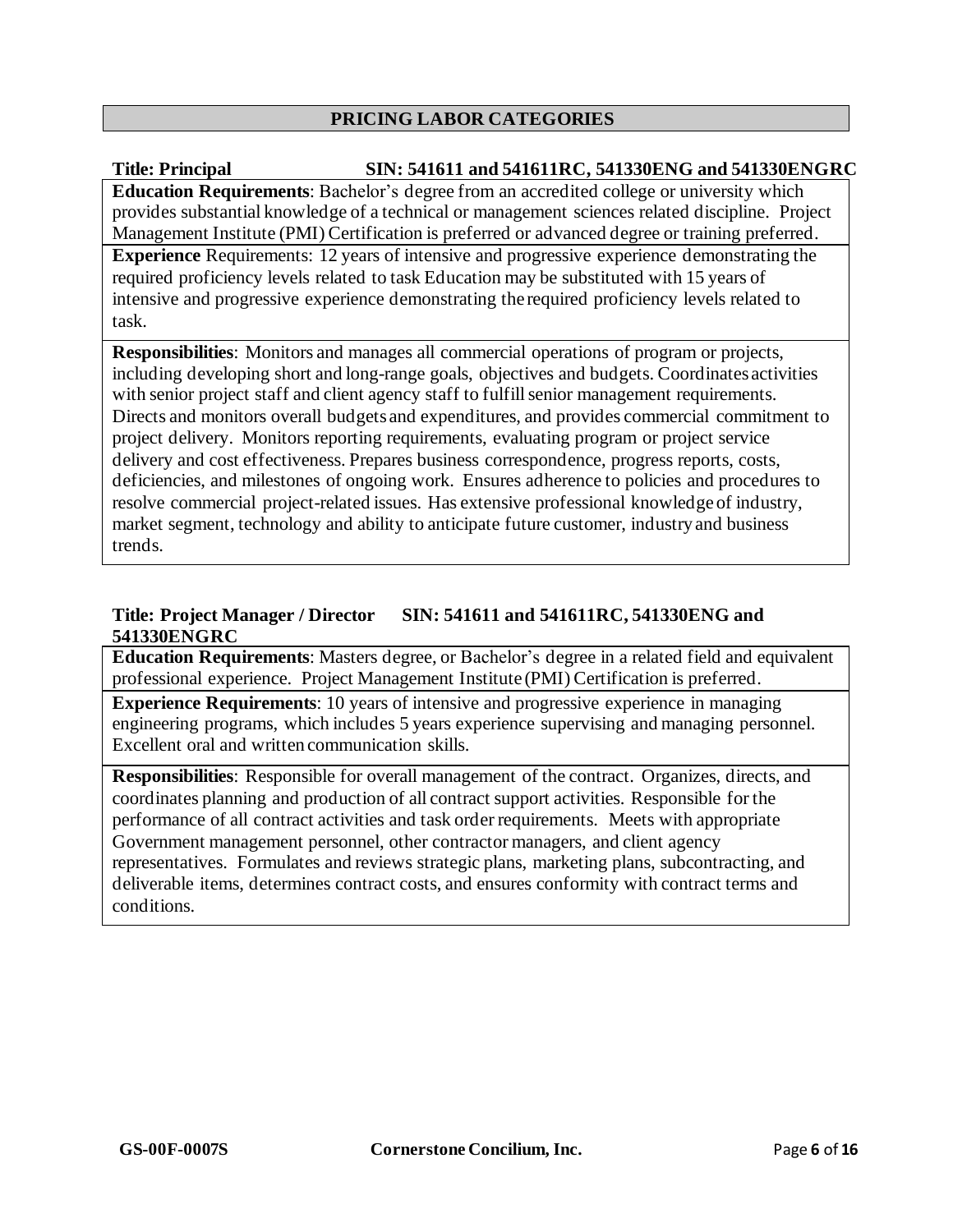## **Title: Resident Professional Engineer SIN: 541715, 541715RC, 541420 & 541420RC, 541330ENG & 541330ENGRC**

EducationRequirements: Technical Bachelor's degree in engineering and experience directly related to design, construction, and contract administration. Registration as Architect or Engineer is required.

Experience Requirements: 10 years of intensive and progressive experience demonstrating the required proficiency levels related to design and construction, and knowledge of national and local building codes and regulations.

Responsibilities: Conducts advanced and complex engineering and related studies, evaluates alternatives, makes recommendations and writes reports. Supervises professional, technical and support staff on project including, determining workloads and schedules, developing, implementing and interpreting policies and procedures, evaluating and training staff and making hiring and termination recommendations. Prepares and directs the preparation of designs, specifications, plans, estimates and reports. Prepares a variety of written materials, including staff reports, engineering reports. Supervises design and construction, including reviewing plans, specifications, estimates and calculations and giving technical advice on corrective action. Prepares engineering documents, including agreements, maps, legal descriptions, resolutions and ordinances. Monitors conformance to standards, plans, specifications and codes; explains codes, requirements and procedures and evaluates alternatives. Performs project development for complex projects such as capital improvement, including finalizing scope of projects, preparing bid summaries, project budgets cost estimates.

## **Title: Project Controls Manager SIN: 541330ENG & 541330ENGRC**

EducationRequirements: Bachelor's degree from an accredited college or university which provides substantial knowledge of a technical or management sciences related discipline. Project Management Institute (PMI) Certification is a plus.

Experience Requirements: Requires 8 years of experience a working knowledge of project controls, previous experience in developing enterprise wide MIS-solutions, and possess excellent communications skills. Expertise in program / project management directly related to the field of cost, schedule, contracts administration.

Responsibilities: Responsible for developing and administering the contract specifications to which control the cost, schedule, and the contract specifications. The Project Controls Manager defines the work plan strategy for contract compliance, subcontracts, procurement/purchasing, budgets and schedules, document control, and theoverall administration of the contract. Under the direction of the project manager, coordinates communication and all correspondence between the client, the consultant, and other team members concerning contractual implications. Develop "front end" specifications for contract documents as they pertain to cost and scheduling requirements. Develop and maintain documentation related topotential claims. Establish an effective filing and document control system.

Establish claims avoidance procedures. Prepare potential claims and change order monitoring system supported by relevant project documentation including correspondence, RFIs, submittals, PCOs, COs, daily/weekly/monthly reports, disputes, etc. Administers contract such that the objectives for project schedule, cost and project quality are met or exceeded.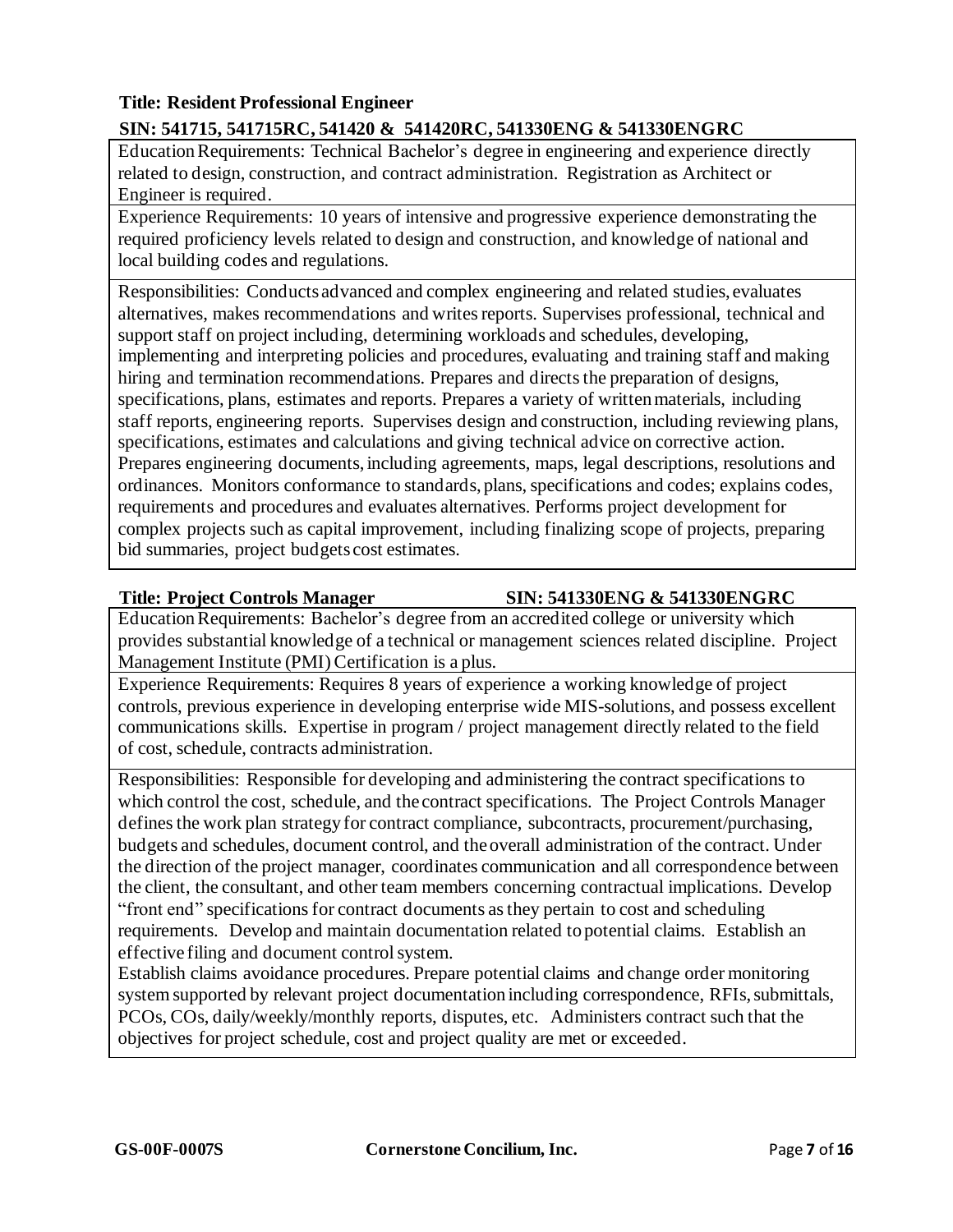EducationRequirements:. Technical Bachelor's degree and experience directly related to cost, schedule, and contract administration. Certification as CM or PMI, Registration as Architect or Engineer, and/or GC license is preferred.

Experience Requirements: Requires 8 years experience and knowledge of planning methodology and schedule development and sequencing activity of production/construction activity. Working knowledge of project management systems and project management software i.e. Primavera Project Planner, and/or MS Project.

Responsibilities: Responsible for development of critical path project and project schedules (baseline and updated), analysis of schedules and potential change orders. Create logic sequence and resource loading requirements in conjunction with the project controls manager and cost engineer. Develop and/or provide analysis of "fragnets" as needed for potential change orders or delay claims. Develop critical path schedules as needed: Masterschedules, milestone schedules, project summary schedules, design schedules, pre-bid schedules, preliminary project schedules, baseline and updated schedules, as-built schedules, etc. Analyze and report on schedules developed by others. Develop or review front-end specifications asthey pertain to project's critical path scheduling requirements. Evaluate efficient construction sequencing, methodology and duration based on knowledge of field operations. Exercise sound independent judgment related to project/activity, project operations, and all schedule/work flow issues.

## **Title: Cost Estimator SIN: 541420, 541420RC, 541330ENG & 541330ENGRC**

EducationRequirements:. Technical Bachelor's degree and experience directly related to cost, schedule, and contract administration. Preferred: Registration as CPE, CCM, Architect or Engineer and previous estimating experience.

Experience Requirements: Requires 6 years experience and knowledge of cost estimating data based on sequencing activity and building methods and materials of production/construction activity. Working knowledge of project management systems and estimating software i.e. Timberline, and/or other industry estimating software.

Responsibilities: Responsible for the preparation of budgets, estimates and supporting project staff with their estimating and estimate review needs. Prepare or assist in the preparation of condition assessment estimates, budget estimates and estimating services from various stages (Conceptual, SD, DD, CD, Bid set) of project documents such as program narrative, sketches, plans, specifications. Prepare constructability review comments from various stages(Conceptual, SD, DD, CD, Bid set) of project documents(plans, specifications). Prepare cost analysis for alternate materials, systems or components. Participate in Value Engineering studies and sessions. Identify cost reduction ideasfor various stages of design documents. Prepare independent change order estimates. Maintain current knowledge of market conditions as they relate to cost of labor, material, equipment, overhead and other expenses · Coordinate and participate in review of bid results and bid analysis.

# **& 541330ENGRC**

## **Title: Construction Engineer SIN: 541380 and 541380RC, 541330ENG**

Education Requirements: Bachelor Degree. Preferred: Certification as CM, ICBO or PMI, and/or GC license.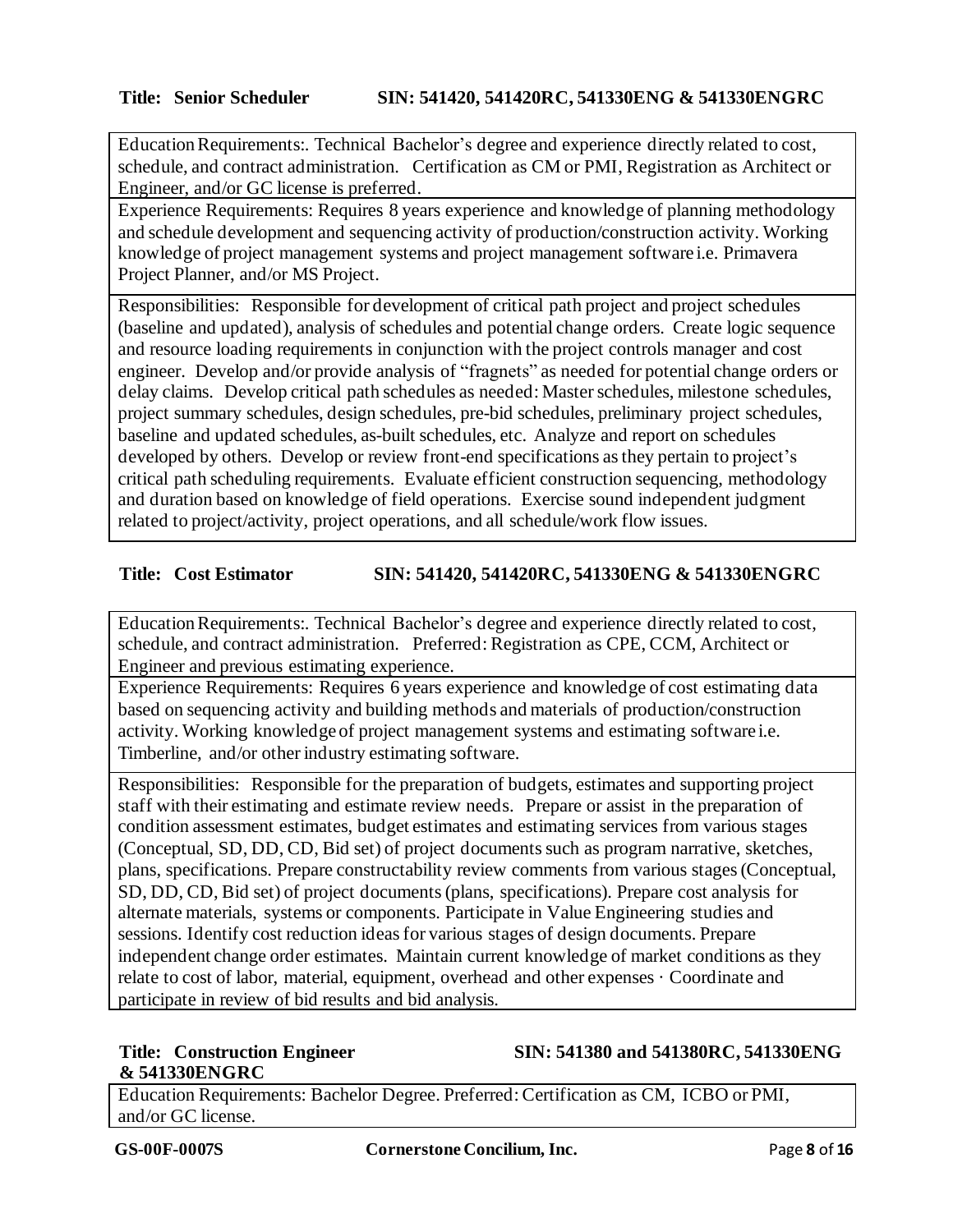Experience Requirements: 10 years of intensive and progressive experience demonstrating the required proficiency levels related to construction management. Educationmay be substituted with 12 years of intensive and progressive experience demonstrating the required proficiency levels related to task.

Responsibilities: Directs and performs observation of overall construction, MEP and specialty site activities, maintains field book in accordance with project procedures, and performs measurements of construction work performed and quantity calculations of pay items. Prepares inspectors daily reports and other project documentation. Reports to construction manager on work progress including technical issues, work status and any deficiencies. Monitors compliance with company safety guidelines and reviews plans, specifications and submittals relating to project. Maintains company owned vehicle or other equipment assigned for use on the project.

# **541330ENGRC**

**Title: Construction Inspector SIN: 541380 and 541380RC, 541330ENG &** 

Education Requirements:. High school graduate or equivalent. Preferred: Certification as CM, ICBO or PMI, and/or GC license.

Experience Requirements: 6 years of intensive and progressive experience demonstrating the required proficiency levels related to construction management. Educationmay be substituted with 10 years of intensive and progressive experience demonstrating the required proficiency levels related to task.

Responsibilities: Performs observation of construction site activities, maintains field book in accordance with project procedures, and performs measurements of construction work performed and quantity calculations of pay items. Prepares inspectors daily reports and other project documentation. Reports to construction manager on work progress including technical issues, work status and any deficiencies. Monitors compliance with company safety guidelines and reviews plans, specifications and submittals relating to project. Maintains company owned vehicle or other equipment assigned for use on the project.

# **& 541330ENGRC**

**Title: MEP and Specialty Inspector SIN: 541380 and 541380RC, 541330ENG**

EducationRequirements:. High school graduate or equivalent. Preferred: Certification as CM, ICBO or PMI, and/or GC license.

Experience Requirements: 5 years of intensive and progressive experience demonstrating the required proficiency levels related to construction management. Educationmay be substituted with 6 years of intensive and progressive experience demonstrating the required proficiency levels related to task.

Responsibilities: Performs observation of MEP and specialty construction site activities, maintains field book in accordance with project procedures, and performs measurements of construction work performed and quantity calculations of pay items. Prepares inspectors daily reports and other project documentation. Reports to construction manager on work progress including technical issues, work status and any deficiencies. Monitors compliance with company safety guidelines and reviews plans, specifications and submittals relating to project. Maintains company owned vehicle or other equipment assigned for use on the project.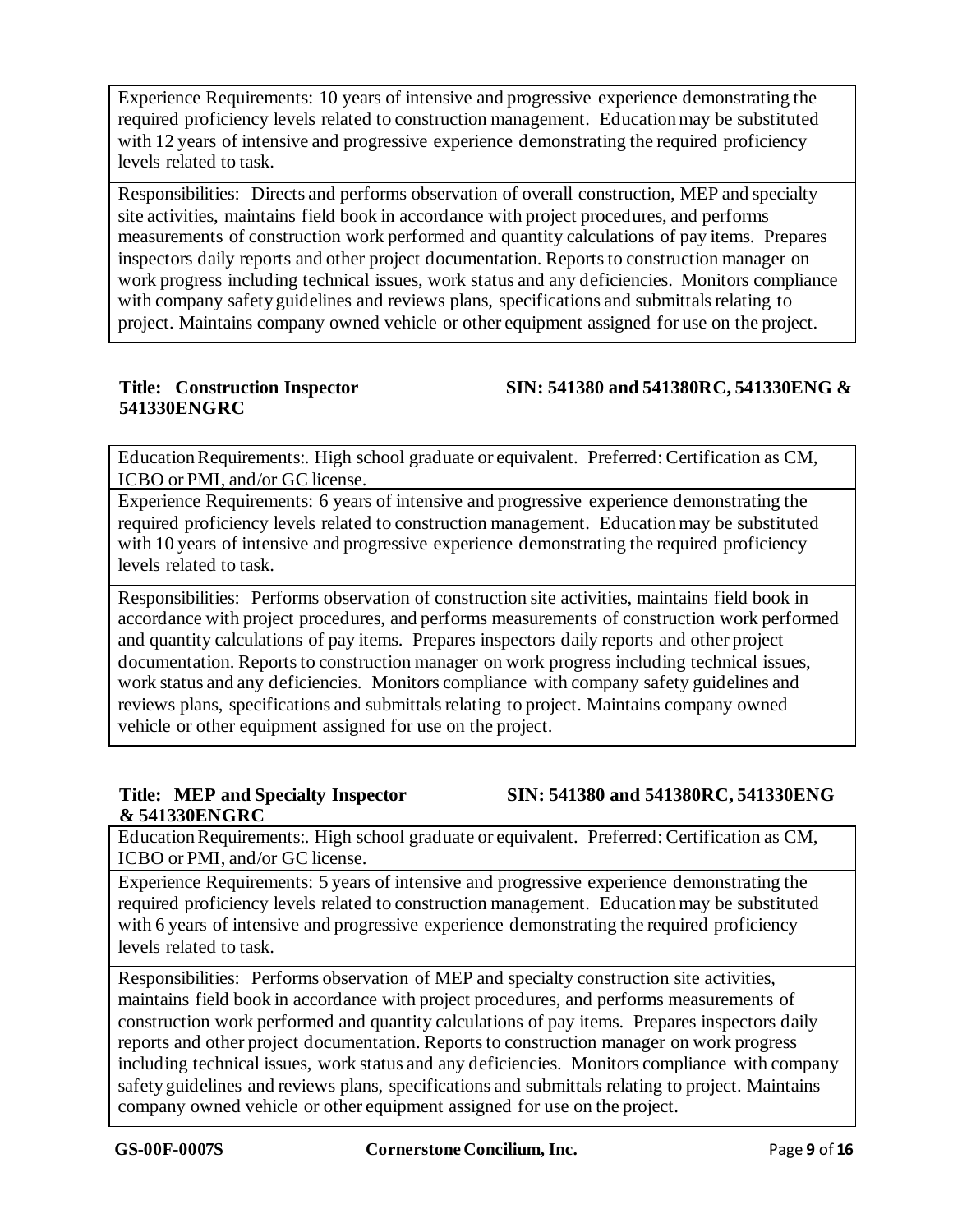EducationRequirements:. High school diploma. Certification in technical AutoCad, Microstation or equivalent software training is preferred.

Experience Requirements: High school diploma, with 3 years of related (i.e., architectural, mechanical, electrical, civil engineering) CADD experience. Equivalent post-secondary education (e.g., Associates of Applied Science or Applied Technology with an emphasis in CADD drafting) may be substituted for 2 years of the required experience.

Responsibilities: This position is responsible for creating detailed renovation drawings from existing architectural and engineering drawings by using a computer aided design and drafting (CADD) computer system. Performs a combination, but not necessarily all, of the following duties. Performs field survey to document existing conditions; performs topographical surveys on construction sites; updates master plan CADD filesshowing as-built conditions; prepares renovation drawingsshowing architectural, mechanical and electrical modifications.Meets with project representatives to resolve design issues; verifies and computes measurements of existing and new facilities utilizing, survey equipment, and CADD system. Prepares details required to delineate the extent of work on new construction and renovation projects; capable of board drafting for making minor revisions to paper drawings; performs design and engineering support; and provides other related duties as required.

## **Title: Project Coordinator / Contract Administrator SIN: 541330ENG & 541330ENGRC**

EducationRequirements:. Bachelor's degree from an accredited college or university which provides substantial knowledge of a technical or management sciences related discipline. Project Management Institute (PMI) Certification is a plus.

Experience Requirements: 4 years of professional related experience in project management related to assigned functional area. Or any equivalent combination of education, experience, and training that provides the required knowledge, skills, and abilities. Knowledge of the laws, rules and regulations controlling budgetary, fiscal, and contract procedures. Skills in interfacing with various levels of personnel, Ability to work independently communicate verbally and in writing and reading, comprehending and interpreting technical specifications, laws and codes.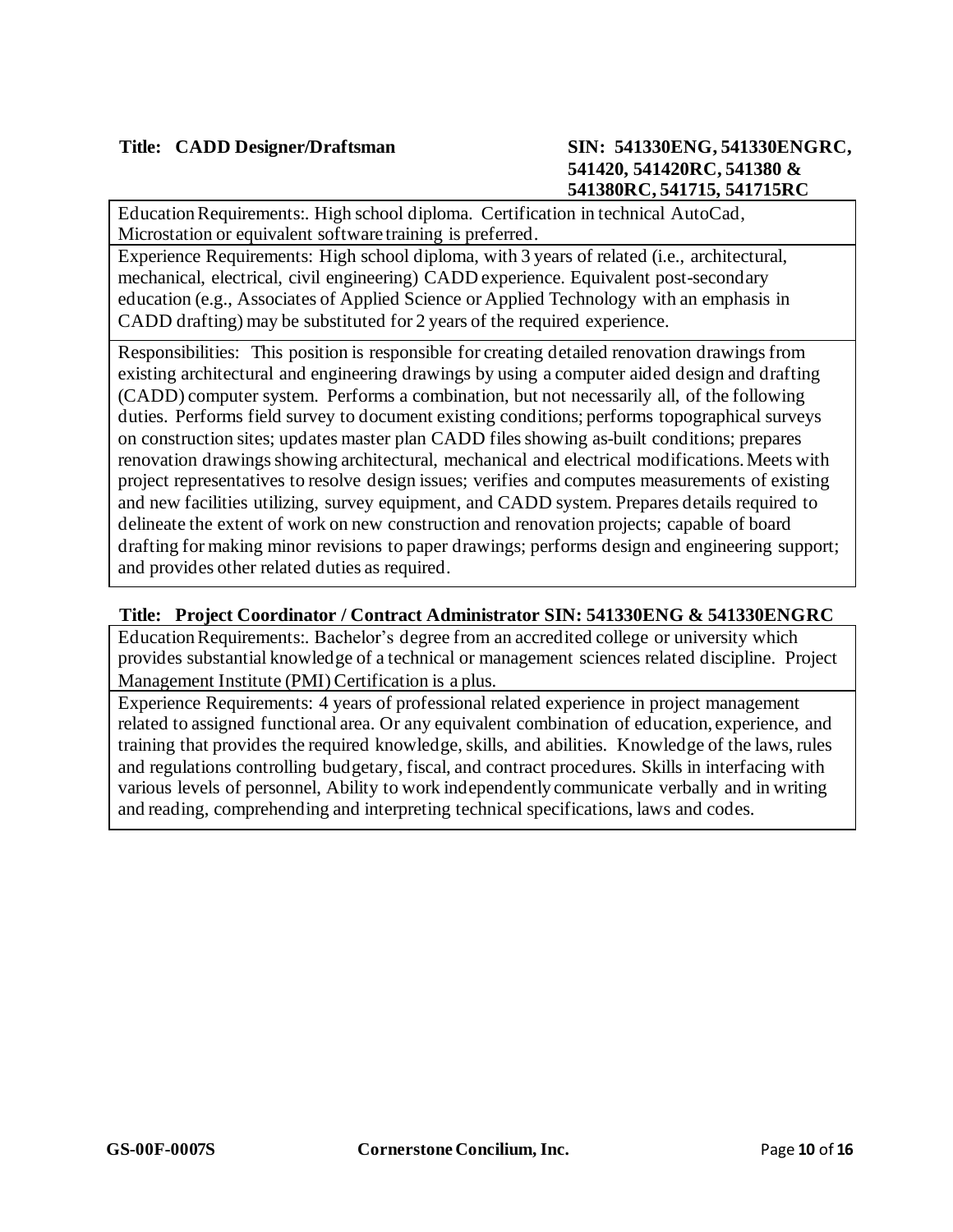Responsibilities: Under the direction of the Project Manager or Project Controls Manager, administers contractual relationships to ensure compliance with required specifications and budgets. Coordinates the preparation and review of specifications for new and existing contracts. Monitors and facilitates the progress of projects through the bid process, contract review, and all phases of contract completion. Providesfollow-up and detailed monitoring to ensure orderly and effective project implementation including, development of forms for policies and procedures. Establishes and maintains a complete specifications and resource library, and monitors and informs users of current contract standards. Coordinates the review and inspection of contractual specifications for compliance with Federal and State requirements. Coordinates the completion of assigned tasks with other outside contractors and consultants, and representatives of government. Investigates and defines contract problem areas, conductsstudies and prepares reports recommending solutions or courses of action related to contract administration and/or projects. Monitors project budgets; contract modifications, amendments, subcontracts, and provides projections of financial requirements to provide timely and accurate project funding. Supervises clerical employees engaged in supporting administrative functions. Prepares clear and comprehensive contract status reports, recommendations and proposals, verbally and in writing.

## **Title: Document Control Manager / Specialist SIN: 541420 and 541420RC, 541330ENG & 541330ENGRC**

Education Requirements:. High school graduate or equivalent.

Experience Requirements: Requires 3 years experience and a working knowledge of document management protocols, previous experience in assisting in the development of project- wide MIS-solutions, and possess excellent communications skills. Expertise in program / project management directly related to the archival systemsfor tracking project correspondence is required.

Responsibilities: Responsible for preparing and/or maintaining systems, programming and operations documentation, procedures and methods, contract documents. Maintains a current project-wide documentation system for tracking project contract documents. Provides or coordinates documentation filing and retrieval services as required. Ensures accuracy of technical documentation. Composes and finalizes documentation for potential contract changes, including specifications in the style and format required by the task.

## **Title: Principal SIN: 54151S and 54151SRC**

EducationRequirements: Bachelor's degree from an accredited college or university which provides substantial knowledge of a technical or management sciences related discipline. Project Management Institute (PMI) Certification is preferred or advanced degree or training preferred. Experience Requirements: 12 years of intensive and progressive experience demonstrating the required proficiency levels related to task Education may be substituted with 15 years of intensive and progressive experience demonstrating the required proficiency levels related to task.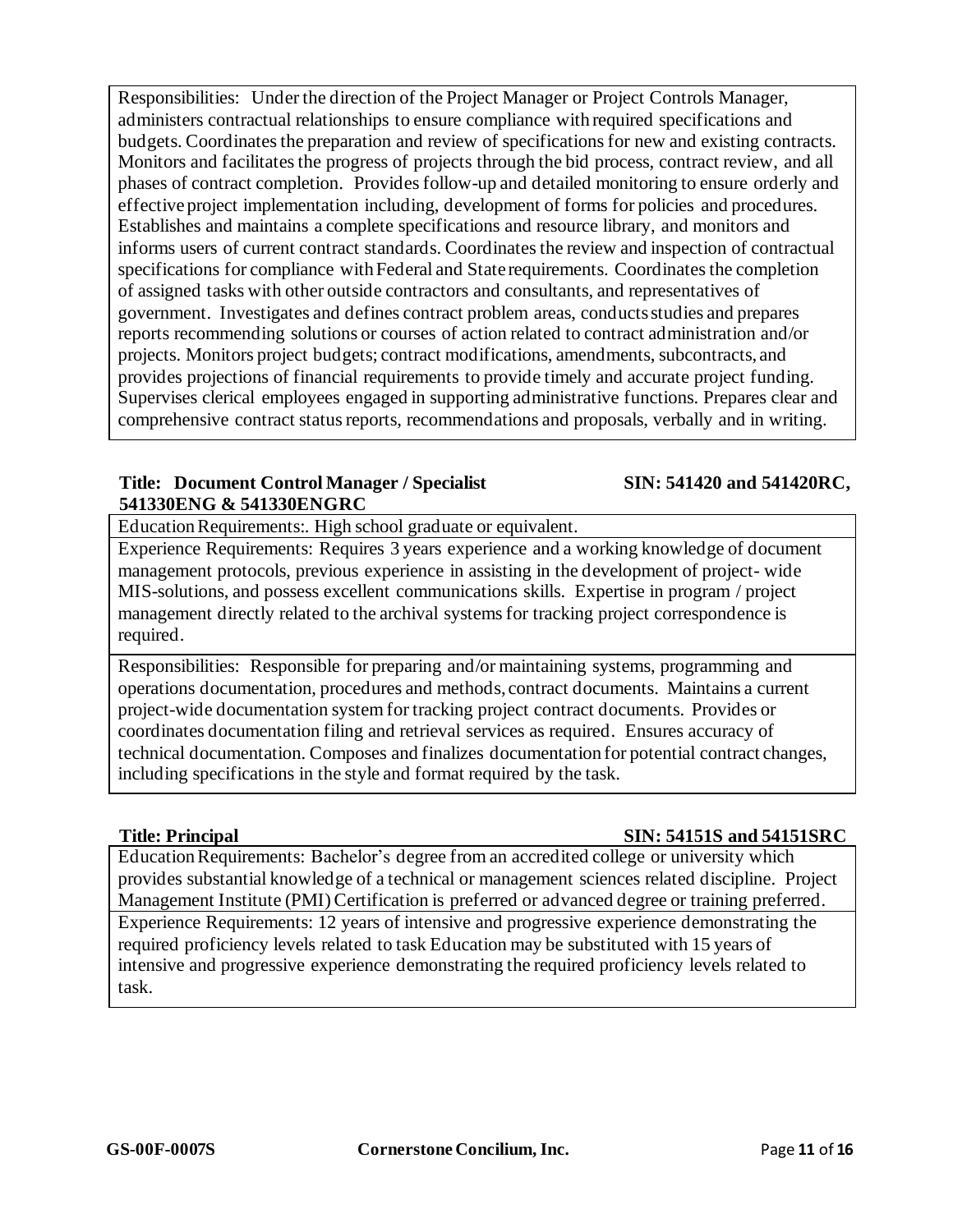Responsibilities: Monitors and manages all commercial operations of program or projects, including developing short and long-range goals, objectives and budgets. Coordinates activities with senior project staff and client agency staff to fulfill senior management requirements. Directs and monitors overall budgets and expenditures, and provides commercial commitment to project delivery. Monitors reporting requirements, evaluating program or project service delivery and cost effectiveness. Prepares business correspondence, progress reports, costs, deficiencies, and milestones of ongoing work. Ensures adherence to policies and procedures to resolve commercial project-related issues. Has extensive professional knowledge of industry, market segment, technology and ability to anticipate future customer, industry and business trends.

## **Title: Project Manager / Director SIN: 54151S and 54151SRC**

EducationRequirements: Masters degree, or Bachelor's degree in a related field and equivalent professional experience. Project Management Institute (PMI) Certification is preferred. Experience Requirements: 10 years of intensive and progressive experience in managing IT programs, which includes 5 years experience supervising and managing personnel. Excellent oral and written communication skills.

Responsibilities: Responsible for overall management of the contract. Organizes, directs, and coordinates planning and production of all contract support activities. Responsible for the performance of all contract activities and task order requirements. Meets with appropriate Government management personnel, other contractor managers, and client agency representatives. Formulates and reviews strategic plans, marketing plans, subcontracting, and deliverable items, determines contract costs, and ensures conformity with contract terms and conditions.

## **Title: Systems Analyst SIN: 54151S and 54151SRC**

Education Requirements: Bachelor's degree from an accredited college or university in computer science, information systems, engineering or a mathematics-intensive discipline or major field of study which either provided substantial knowledge useful in managing large complex Automated Information Systems (AIS) projects or is closely related to the work as described and required by the task.

Experience Requirements: Requires 8 years of progressive and intensive experience managing, with at least 2 years of relevant experience in a position with duties commensurate to those defined in the task order requirement. Or 5 years specialized experience in a position with duties commensurate to those defined in the task order requirement.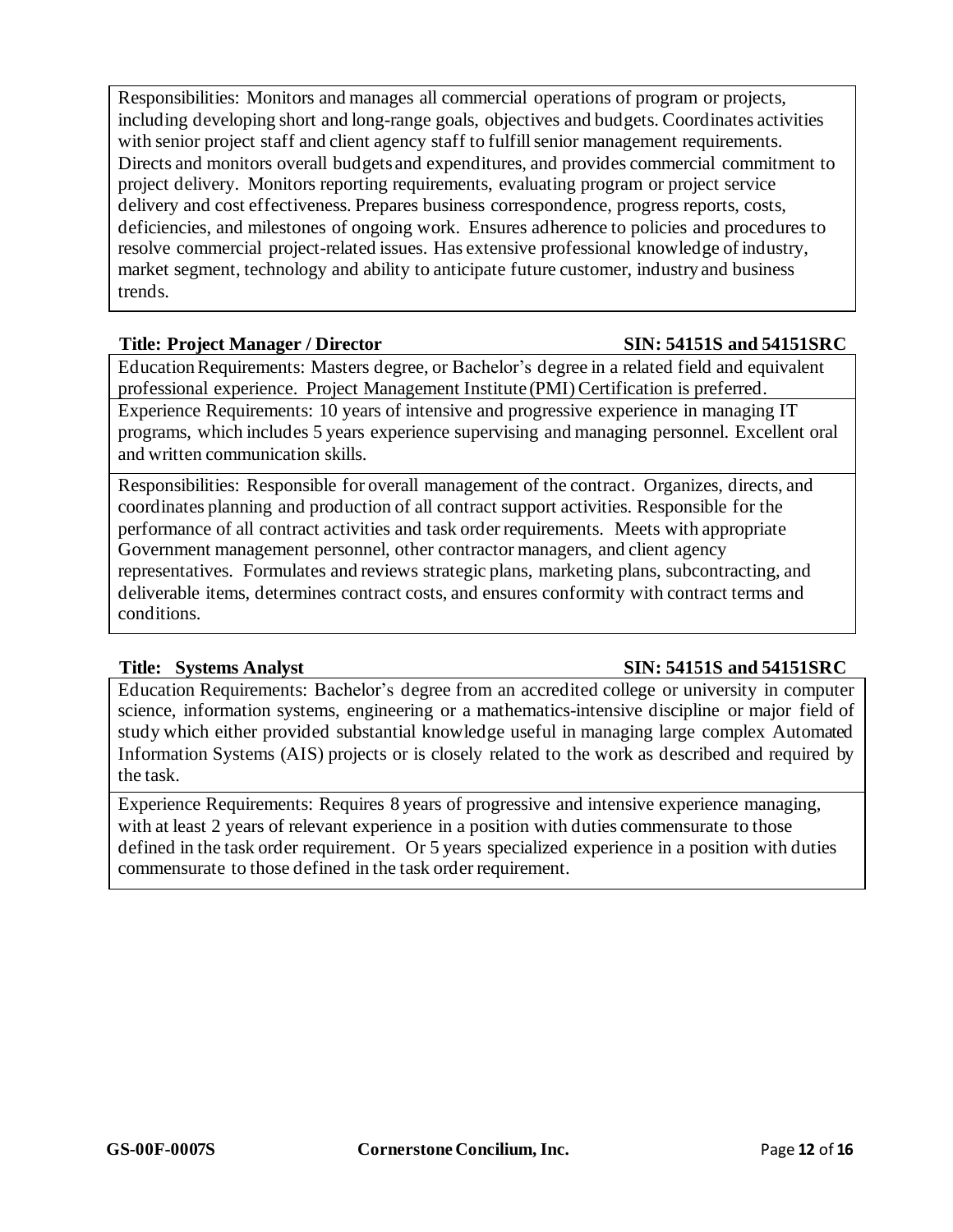Responsibilities: Responsible for applications systems analysis and programming activities for a Government site, facility or multiple locations. Identifies changes in computer and systems technology and interprets their meaning to senior management, bringing current and future knowledge of technology and systems as applied to the client's requirements. Provides technical assistance to facilitate planning and directing the design, installation, modification and operation of an information systems capability. Prepares long and short range plans for application selection, systems development, systems maintenance, production activities and for necessary support resources. Also responsible for applications systems analysis and programming activities for a group or section. Responsible for feasibility studies, time and cost estimates, and the establishment and implementation of new and revised applications systems and programs. Assists in projecting software and hardware requirements. Assigns personnel to various projects and directs their activities; reviews and evaluates their work and prepares performance reports. Confers with and advises subordinates on administrative policies and procedures, technical problems, priorities and methods. Consults with personnel in other information systems sections to coordinate activities. Prepares activity and progress reports regarding the activities of the applications systems and programming section. Confers and consults with Government personnel regarding performance and scheduling issues on tasks.

### **Title: Sr. Systems Integrator SIN: 54151S and 54151SRC**

EducationRequirements: Bachelor's in Computer Science degree Experience Requirements: 5 years comparable professional experience in Networking. Responsibilities: Assist in the isolation and resolution of all equipment and data communications network problems to ensure service continuity to all Custom users at both central and remote locations. The System Integration Specialist shall be familiar with basic network device access to multiple varieties of systems and must have a basic understanding of network configurations and concepts.

### **Title: Sr. Database Administrator / Database Analyst / Programmer SIN: 54151S and 54151SRC**

EducationRequirements: Bachelor's degree from an accredited college or university with a curriculum or major field of study which provides substantial knowledge useful in managing large, complex AIS projects, is closely related to the work to be automated, and/or in a computer science, information system, a physical science, engineering or a mathematics-intensive discipline, or an applicable training certificate from an accredited training institution

Experience Requirements: Requires 3 years of increasingly complex and progressive experience as database programmer, performing systems analysis, development and implementation of business, mathematical, or scientific settings using a variety of information technology resources. Experience with current technologies and where required emerging technologies.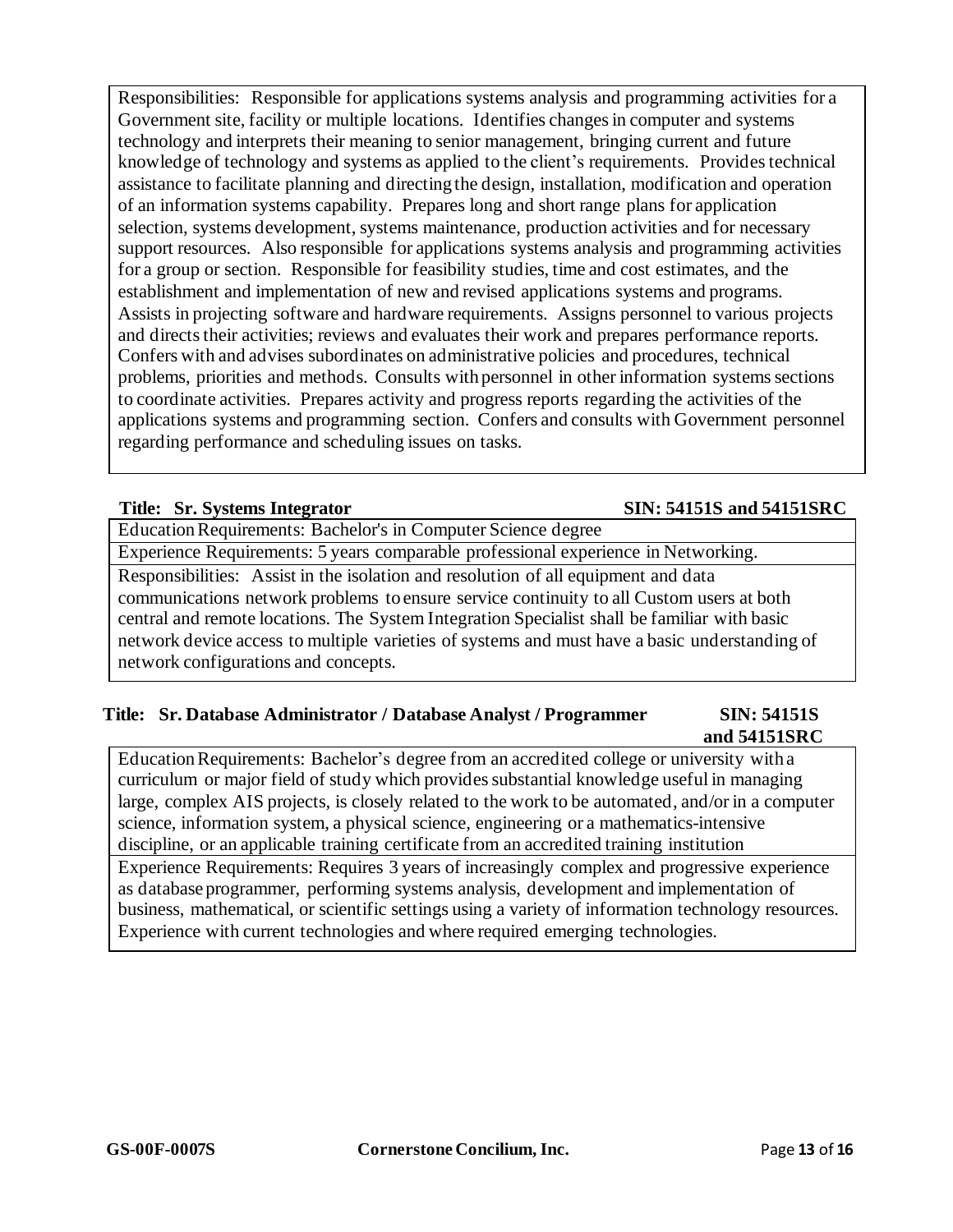Responsibilities: Designs, implements and maintains complex databases. Includes maintenance of database dictionaries, overall monitoring of standards and procedures, and integration of systems through database design. Works at the highest level of all phases of database management.

Responsible for designing and developing database toolsto support Schedule 70-related projects/programs. Guidesdatabase development projects from inception to timely and successful completion, including technical vision throughout all phases of tool development. Develops test plans and provides unit test for all objects developed and verifies that products meet specifications

## **Title: Sr. Systems Engineer SIN: 54151S and 54151SRC**

EducationRequirements: Bachelor's degree from an accredited college or university with a curriculum or major field of study which provides substantial knowledge useful in managing large, complex AIS projects, is closely related to the work to be automated, and/or in a computer science, information system, a physical science, engineering or a mathematics-intensive discipline.

Experience Requirements: Requires 6 years of increasingly complex and progressive experience in performing systems analysis, development, and implementation of business, mathematical, or scientific settings using a variety of information technology resources. Has experience with current technologies and, where required for the task, emerging technologies. Must have managed or had significant involvement with complex or substantive information technology projects including 1 year of experience demonstrating management and supervision capabilities.

Responsibilities: Formulates and defines specifications for operating system applications or modifies and maintains existing applications using engineering releases and utilities from the manufacturer. Responsible for program design, coding, testing, debugging and documentation. Responsible for applications dealing with the overall operating system, such as sophisticated file maintenance routines, large telecommunications networks, computer accounting and advanced mathematical/scientific software packages. Instructs, directs, and checks the work of other task personnel. Responsible for quality assurance review and the evaluation of existing and new software products.

## **Title: Systems Engineer SIN: 54151S and 54151SRC**

EducationRequirements: Bachelor's degree from an accredited college or university with a curriculum or major field of study which provides substantial knowledge useful in managing large, complex AIS projects, is closely related to the work to be automated, and/or in a computer science, information system, a physical science, engineering or a mathematics-intensive discipline, or an applicable training certificate from an accredited training institution.

Experience Requirements: Requires 2 years of increasingly complex and progressive experience in performing systems analysis, development, and implementation of business, mathematical, or scientific settings using a variety of information technology resources. Has experience with current technologies and, where required for the task, emerging technologies.

Responsibilities: Works from specificationsto develop or modify operating systems applications. Assists with design, coding, benchmark testing, debugging and documentation of programs. Applications generally dealing with utility programs, job control language, macros, subroutines and other control modules. Works on most phases of software systems programming applications, and may require instruction and guidance in other phases.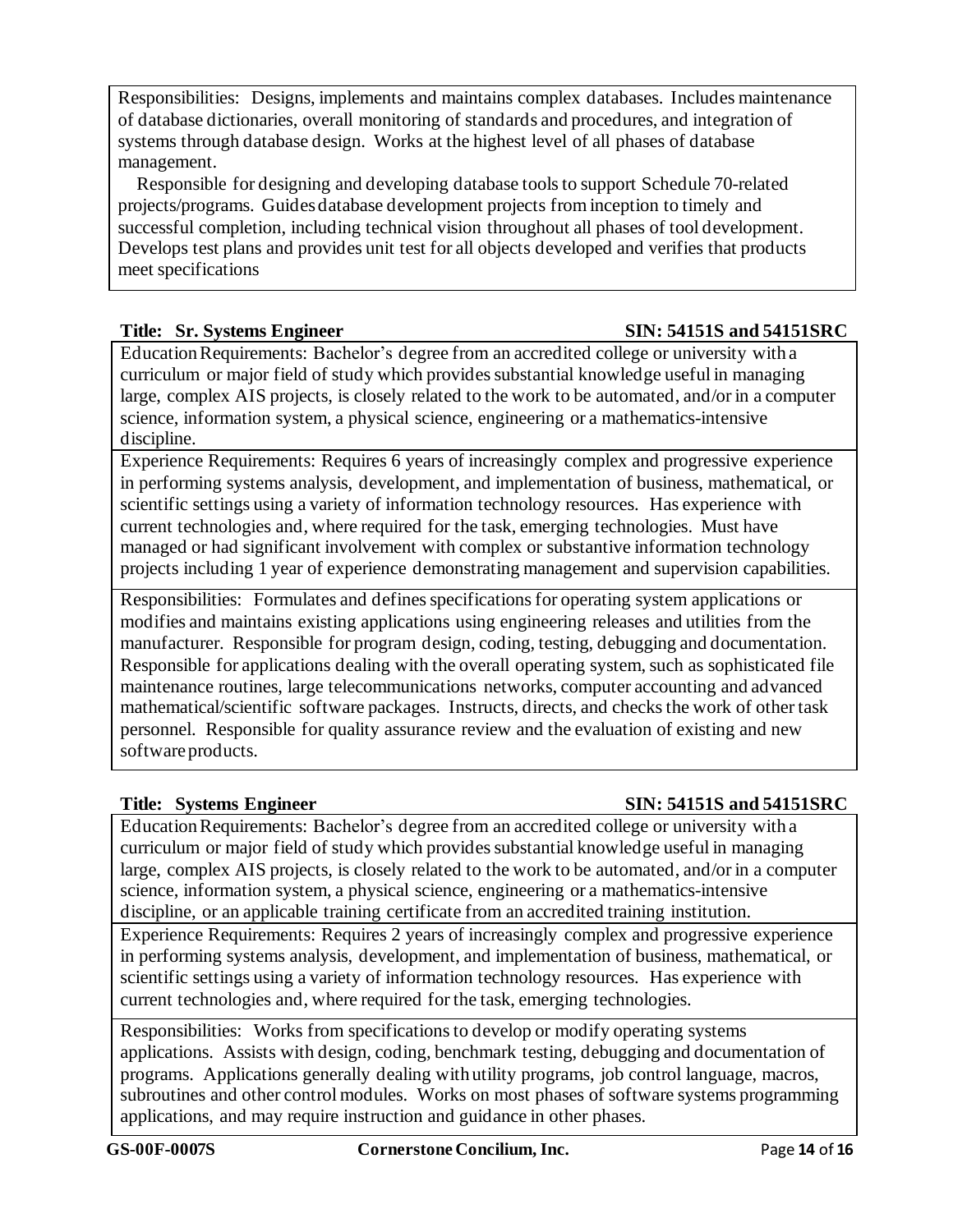## **Title: Database Administrator / Database Analyst / Programmer SIN: 54151S and 54151SRC**

EducationRequirements: Bachelor's degree from an accredited college or university with a curriculum or major field of study which provides substantial knowledge useful in managing large, complex AIS projects, is closely related to the work to be automated, and/orin a computer science, information system, a physical science, engineering or a mathematics-intensive discipline or an applicable training certificate from an accredited training institution.

Experience Requirements: Requires 3 years of increasingly complex and progressive experience as a database programmer, performing systems analysis, development, and implementation of

## **Title: IT Field Technician / Applications Installer / Support Technician. SIN: 54151S and 54151SRC**

Education Requirements: High school graduate or equivalent.

Experience Requirements: Requires 8 years of intensive and progressive experience in functional or IT analysis/programming of subject matter closely related to the work to be automated.

Responsibilities: Provides high level functional and ITanalysis, design, development, integration, documentation, and implementation assistance on problems which require a thorough knowledge of the related technical subject matter for effective system deployment. Participates in all phases of systems development. Applies principles and methods of the functional area to difficult problems in technical areas to arrive at automated solutions. Designs and prepares technical reports and related documentation, and makes charts and graphs to record results. Prepares and delivers presentations and briefings as required by the task order.

## **Title: Help Desk Support Services / Management Technician SIN: 54151S and 54151SRC**

EducationRequirements: Bachelor's degree in Computer Science, Information Systems, Engineering, Business, or other related scientific or technical discipline.

Experience Requirements: Requires a minimum of 6 years experience, of which at least 5 years must be specialized. Specialized experience includes: management of help desks in a multiserver environment, comprehensive knowledge of PC operating systems, e.g., DOS, Windows, as well as networking and mail standards and work on help desk. General experience includes information systems development, network and other work in the client/server field, or related fields. Demonstrated ability to communicate orally and in writing and a positive customer service attitude.

1. With a Master's degree (in the fields described above): 4 years general experience of which at least three years must be specialized experience is required.

2. With a Bachelor's degree (in the fields described above): 5 years general experience of which at least 2 years must be specialized experience is required.

With 8 years general experience of which at least 6 years is specialized, a degree is not required.